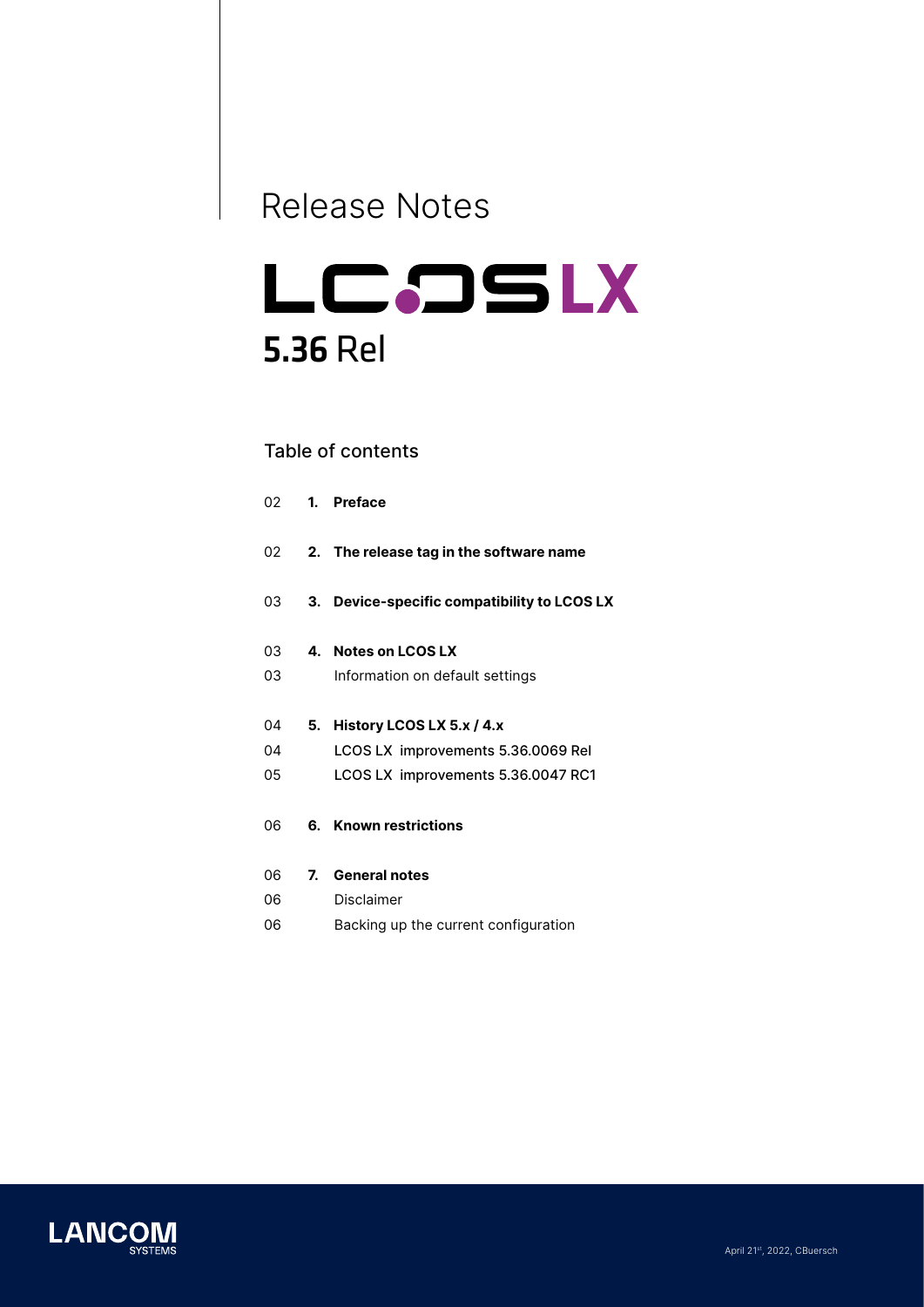# <span id="page-1-0"></span>1. Preface

The LANCOM family of operating systems—LCOS, LCOS SX, LCOS LX, and LCOS FX—forms the trusted basis for the entire LANCOM range of products. Within the scope of the hardware specified by the products, the latest firmware version is available for all LANCOM products and is offered by LANCOM Systems for download free of charge.

This document describes the innovations within LCOS LX software release 5.36 Rel, as well as the improvements since the previous version.

# **Before upgrading the firmware, please pay close attention to chapter 7 ["General](#page-5-1) [notes"](#page-5-1) of this document.**

**Latest support notes and known issues** regarding the current LCOS LX version can be found in the support area of our website https://www.lancom-systems.com/ service-support/instant-help/common-support-tips/

### 2. The release tag in the software name

#### **Release Candidate (RC)**

A Release Candidate has been extensively tested by LANCOM and includes new LCOS featurses. It is suitable for testing and is not recommended for use in productive environments.

#### **Release-Version (REL)**

The release has been extensively and successfully tested in practice. It contains new features and improvements over previous LANCOM operating system versions. Recommended for use in productive environments.

#### **Release Update (RU)**

This is a further development of an initial release version and contains minor improvements, bug fixes and smaller features.

#### **Security Update (SU)**

Contains important security fixes for the respective LANCOM operating system version and ensures that your security level remains very high on an ongoing basis.

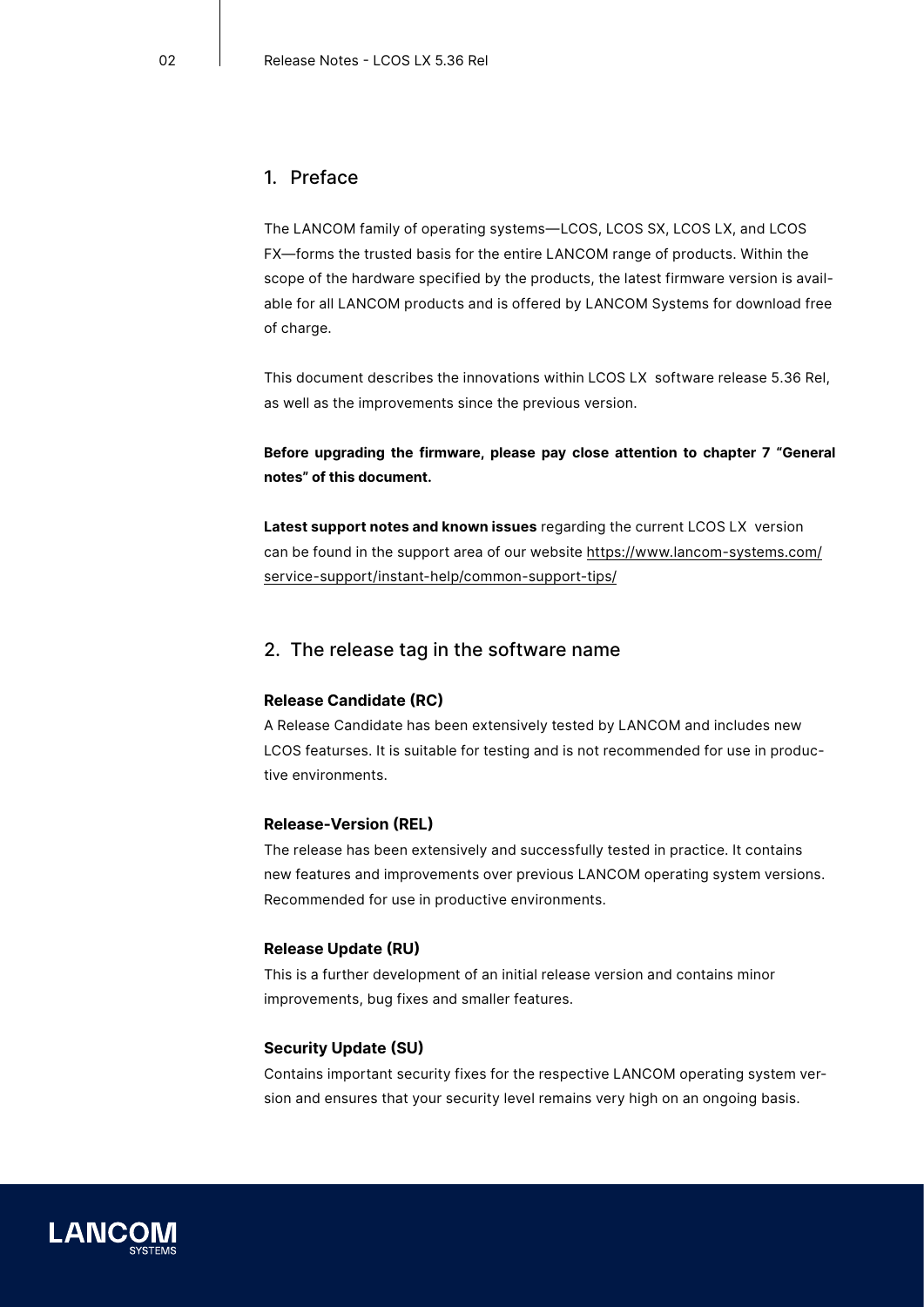# <span id="page-2-0"></span>3. Device-specific compatibility to LCOS LX

LANCOM products regularly receive major firmware releases throughout their lifetime which provide new features and bugfixes.

LCOS LX release updates including bugfixes and general improvements are available on a regular basis for devices which do not support the latest LCOS LX version. You can find an overview of the latest supported LCOS LX version for your device under https://www.lancom-systems.com/products/lcos/lifecycle-management/ product-tables/

# 4. Notes on LCOS LX

#### **Information on default settings**

Devices delivered with LCOS LX automatically connect to the LANCOM Management Cloud (LMC). This functionality provides zero-touch installation for new devices. In case you do not want to use the LMC, this feature can be disabled while running the default setup wizard for the initial configuration, or at any time from within LANconfig under Management > LMC. You can manually re-enable the usage of the LMC whenever you want.

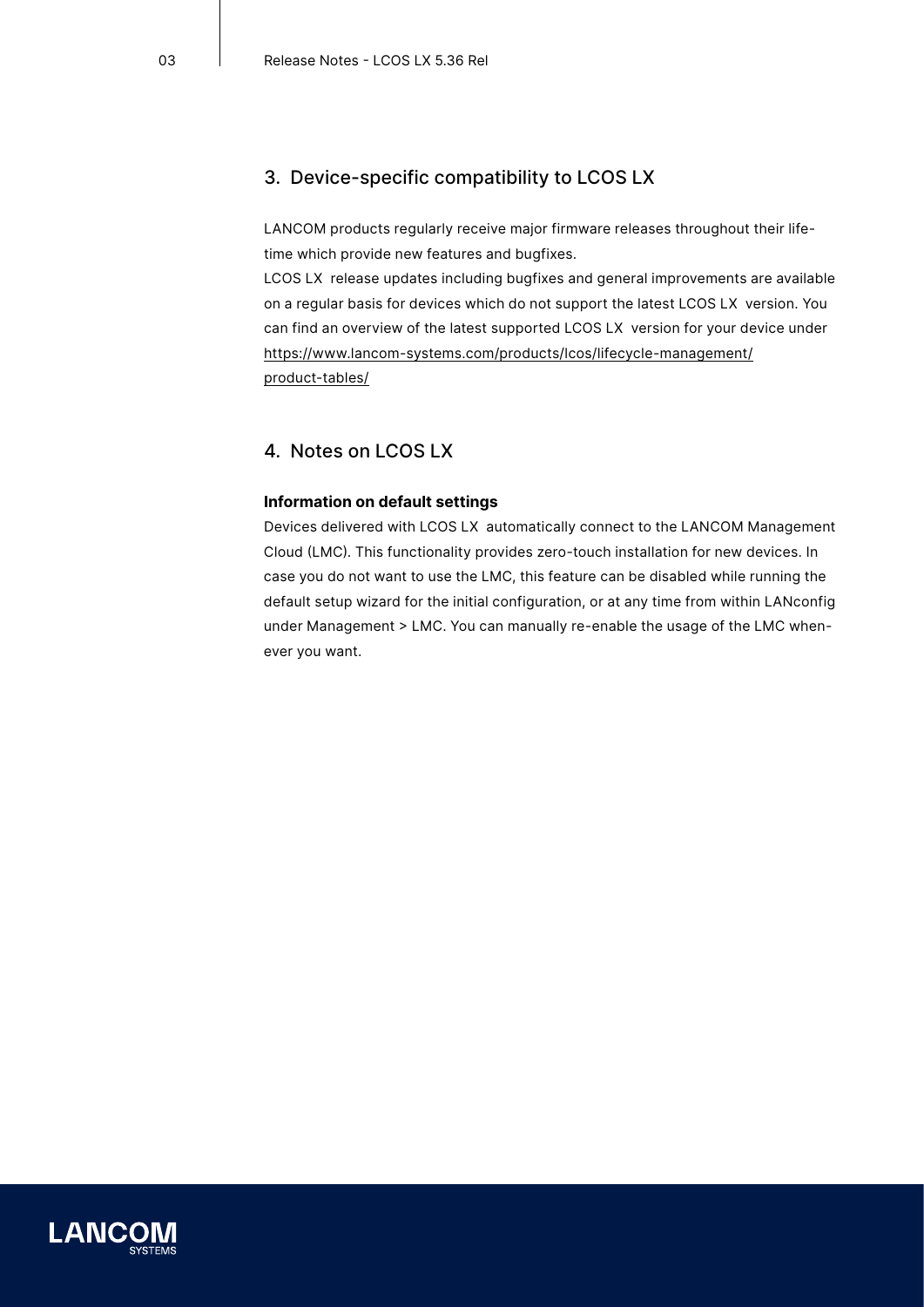# <span id="page-3-0"></span>5. History LCOS LX 5.x / 4.x

#### **LCOS LX improvements 5.36.0069 Rel**

#### **Bugfixes / improvements**

- → A vulnerability in the zlib library has been fixed (CVE-2018-25032).
- → A vulnerability in the OpenSSL library has been fixed (CVE-2022-0778).
- → When an access point tried to connect to a LANCOM WLAN controller operating in a remote network, the connection could sporadically fail because the WLAN controller rejected the connection request due to a parameter in the DTLS protocol used that was unknown to the LCOS.
- → When a LANCOM WLAN controller tried to enable the 'Multicast-to-Unicast' function on a managed LANCOM LW-500, this failed because the LANCOM LW-500 did not use the correct Multicast protocol.
- → When using the Fast Roaming function, access points could sporadically restart without warning due to a memory leak.
- $\rightarrow$  An access point has different MAC addresses for the two Wi-Fi interfaces. In a WLAN controller scenario, the access points each reported the MAC address of a different Wi-Fi interface (WTP MAC) to the WLAN controller when adding and deleting Wi-Fi end devices, so that these did not match. This resulted in a discrepancy between the Wi-Fi end devices registered in the station table on the WLAN controller and the access points.
- → When trying to connect via LL2M with specification of the correct interface, it could happen that the specification of the interface was not recognized and the options available for LL2M were output instead. The connection setup via LL2M failed as a result.
- $\rightarrow$  If only one change was made to the netmask in the IP parameter profile in the LANCOM WLAN controller, the WLC transferred this change to the access point. The access point did not accept the change due to a missing comparison function (actual state/setpoint state) and continued to use the old netmask.
- $\rightarrow$  Sporadic packet loss could occur within a WLC tunnel.

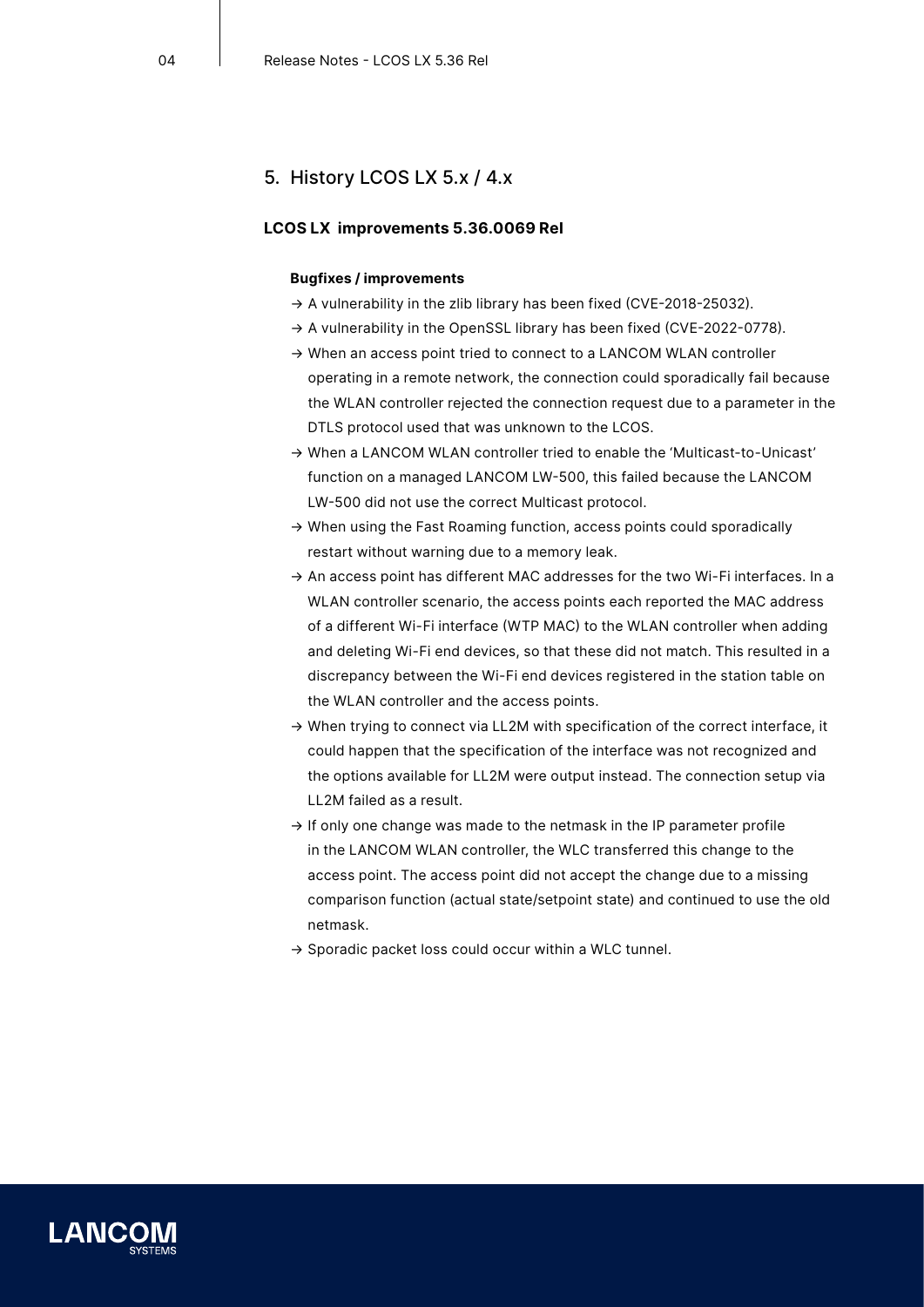#### <span id="page-4-0"></span>**LCOS LX improvements 5.36.0047 RC1**

#### **New Features**

- → LL2M protocol support
- → Support for proxy ARP / ARP handling in wireless LAN
- → Untagged VLAN/access port configuration of additional Ethernet ports on access points

#### **Bugfixes / improvements**

- $\rightarrow$  RADIUS access requests in the context of a MAC address check are now provided with the RADIUS service type 'Framed' as well as with the attributes NAS port and NAS port ID.
- $\rightarrow$  In a WLAN controller scenario, when using a time frame for the wireless LAN profile in use, it could happen that the SSID was not correctly associated with the bridge after deactivation and subsequent activation of the wireless LAN profile by the time frame. This meant that Wi-Fi end devices could not obtain an IP address via DHCP and could not communicate via this access point.
- $\rightarrow$  If a WLAN controller and an access point are in different networks, the access point attempts to reach the WLAN controller via the DNS name , WLC-Address'. If a DNS suffix was already stored in the configuration of the access point and the DNS suffix was also distributed by the WLAN controller, this resulted in the DNS suffix being appended to 'WLC-Address' twice. As a result, the access point could no longer resolve the IP address of the WLAN controller and communication between the devices was no longer possible.
- $\rightarrow$  An access point attempts to reach a WLAN controller via the DNS name , WLC-Address' when the controller is located in another network. However, a DNS suffix assigned by the WLAN controller was not stored boot-persistently and was therefore no longer available after a reboot. This meant that the access point could no longer reach the WLAN controller if the DNS server only resolved .WLC-Address.DNS-Suffix'.
- $\rightarrow$  On the command line, found BLE beacons can be listed with the command 'ls st/lbs/ble'. However, it could happen that no BLE beacons were displayed in this list, although there were some in the vicinity of the access point.
- → In WEBconfig, improvements have been made to the function and display of a BLE scan.
- $\rightarrow$  Due to memory loss, the LANCOM LCOS LX access points could 'freeze' and stop working. Restarting the devices fixed the behavior until the next memory loss. This behavior occurred more frequently with devices of the LANCOM LW series (LW-500 & LW-600).